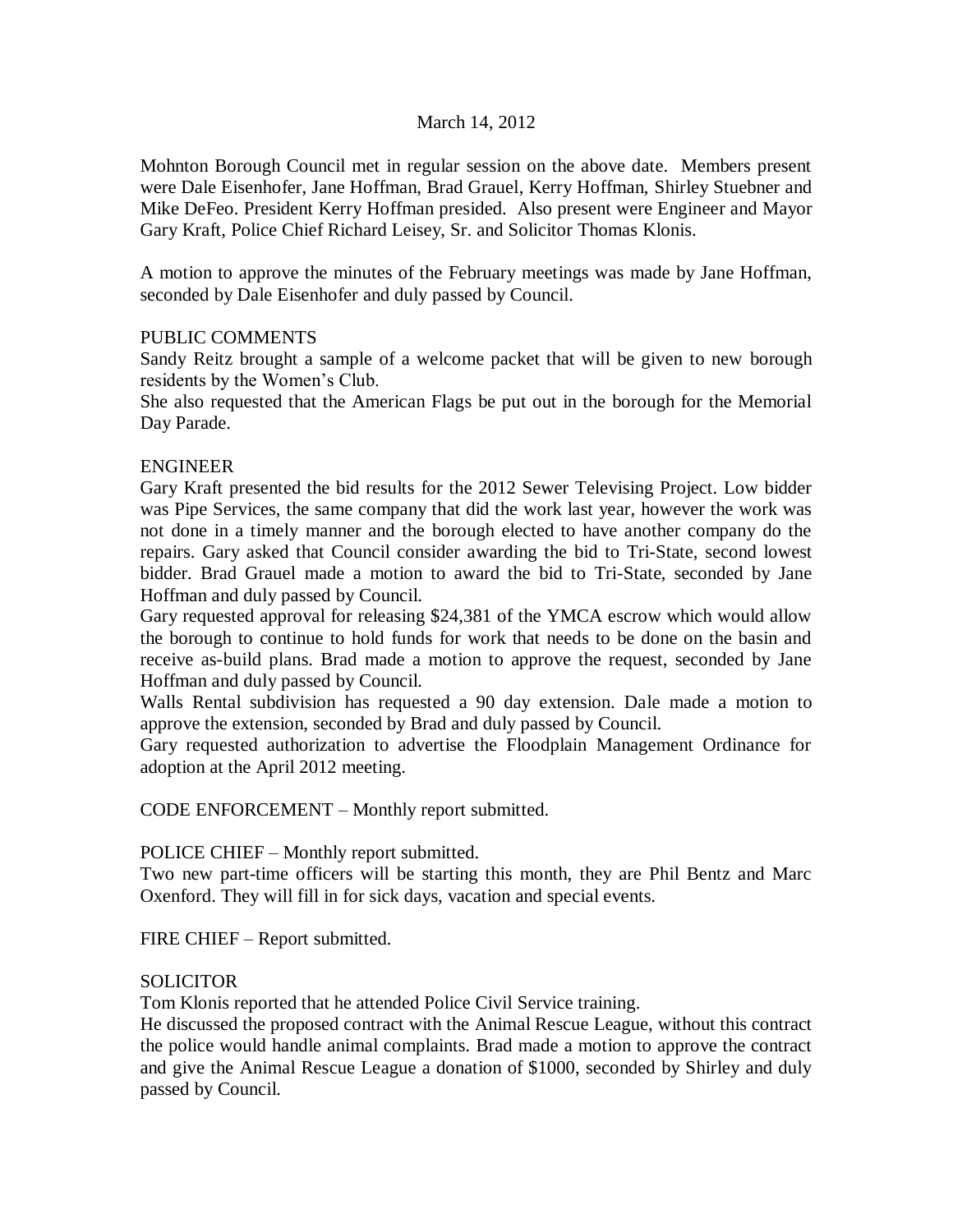# March 14, 2012

#### Page 2

Tom is working on the ordinance need to restrict truck traffic on some borough streets, as requested by the Police Chief.

#### PRESIDENT

A donation to the Memorial Day Parade Committee was requested. Brad made a motion to donate \$100, seconded by Jane Hoffman and duly passed by Council.

## COMMITTEE REPORTS

FINANCE – Report submitted.

## BUILDING & ZONING & FIRE & WATER

Specifications and a rough quote will be submitted by a contractor for painting of the salt shed. This quote can be used to determine bidding requirements.

#### RECREATION

A park Clean-up Day will be held on March 21, 2012 at 8AM.

# GRANTS, ACQUISTIONS & COMMUNITY RELATIONS

Bailey has heard from the DEP regarding the recycling grant, a letter needs to be submitted requesting the leaf box be added to the grant contract.

The borough has participated in the Joint Purchasing Council contract for line painting in 2012.

The Citizens Council will start the  $2<sup>nd</sup>$  week of April as long as enough participants register.

LIGHT  $& HIGHWAY - Nothing to report.$ 

## HEALTH & SANITATION

Recycling reminder letters continue to be sent to borough residents spotted with recyclables put out with their trash.

Mike made a motion to adopt Resolution 03-12 for the formation of the GM Fire Services Committee, seconded by Brad and duly passed by Council.

## POLICE & PERSONNEL

Shirley made a motion to hire Thomas Ressler and Glen Hart for Part Time Summer Maintenance positions at the park, seconded by Jane Hoffman and duly passed by Council.

## UNFINISHED BUSINESS

A policy for the use of the Borough's Facebook page is being worked on.